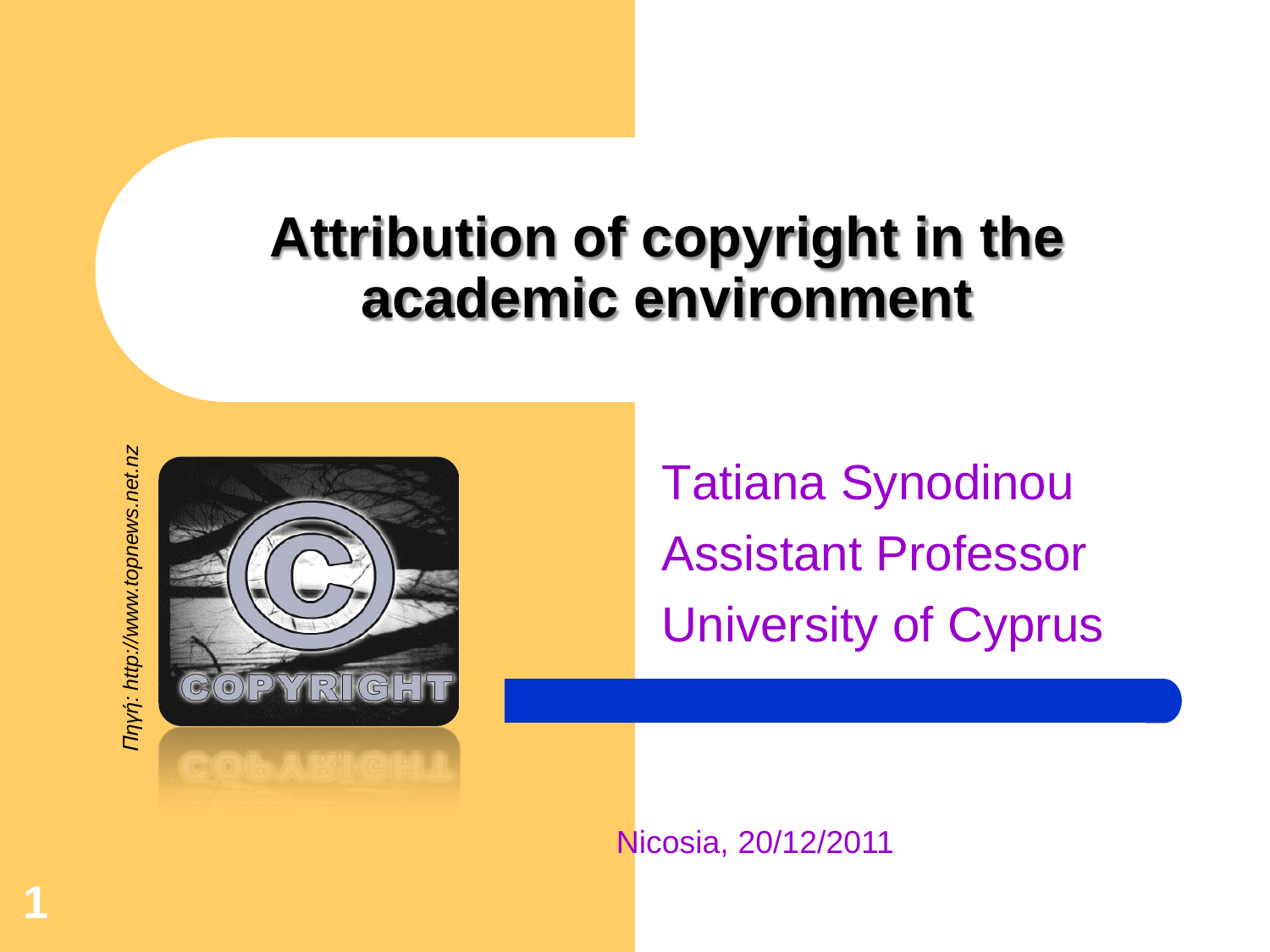# **Attribution of copyright in the academic environment**

I. Works created by employees and commissioned works in the Cypriot legal system

II. The limits of the application of the automatic transfer of rights rule to academics

III. Works created by students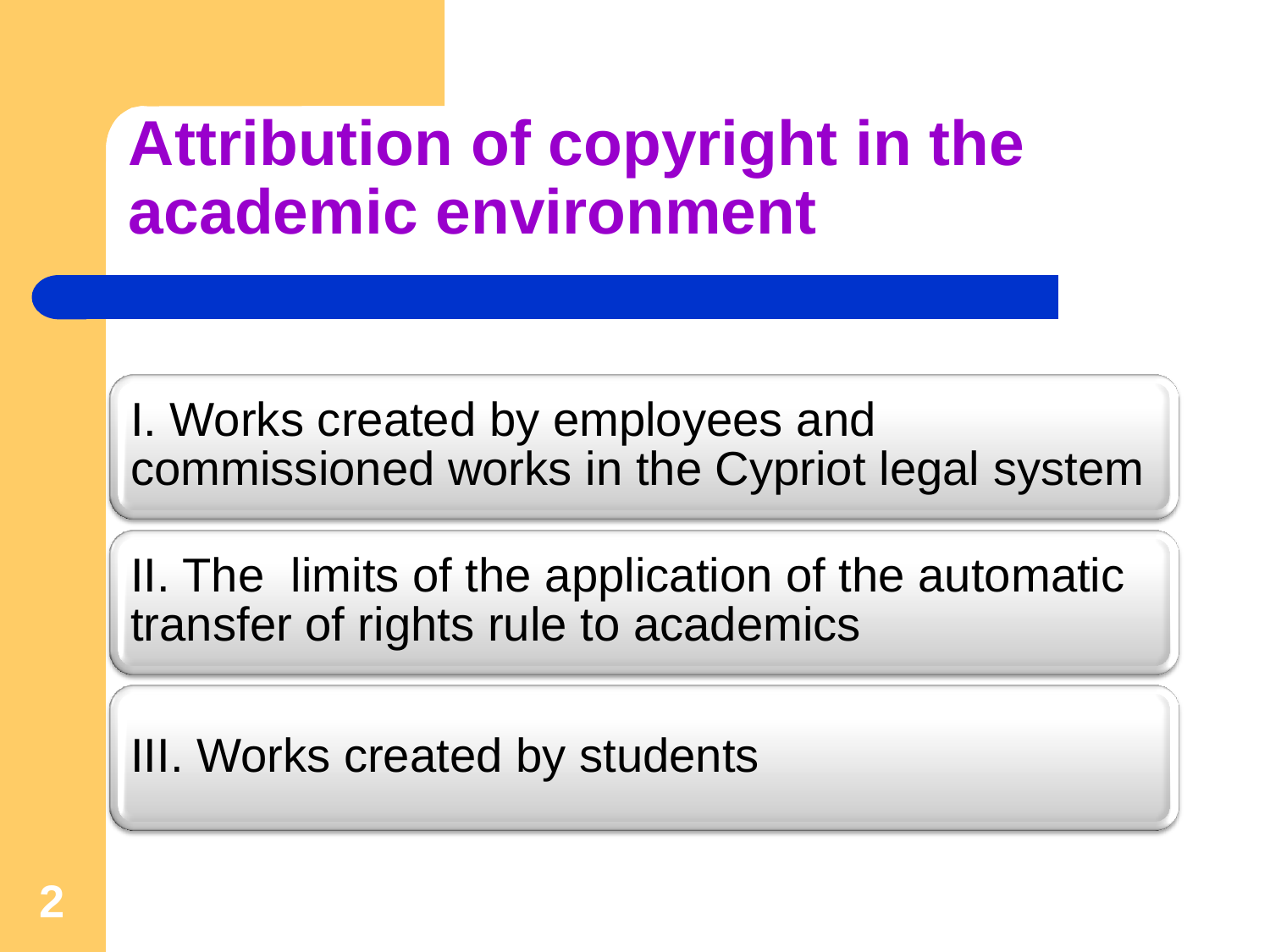#### **I . WORKS CREATED BY EMPLOYEES AND COMMISSIONED WORKS**

#### *Article 11 of the Law 59/1976*

*Where the doing of a work is commissioned by a person who is not the author's employer under a contract of service or apprenticeship, or is made in the course of the author's employment as part of his duties under his contract of employment, the copyright shall be deemed to be transferred to the person who commissioned the work or to the author's employer, subject to any agreement between the parties excluding or limiting such transfer*.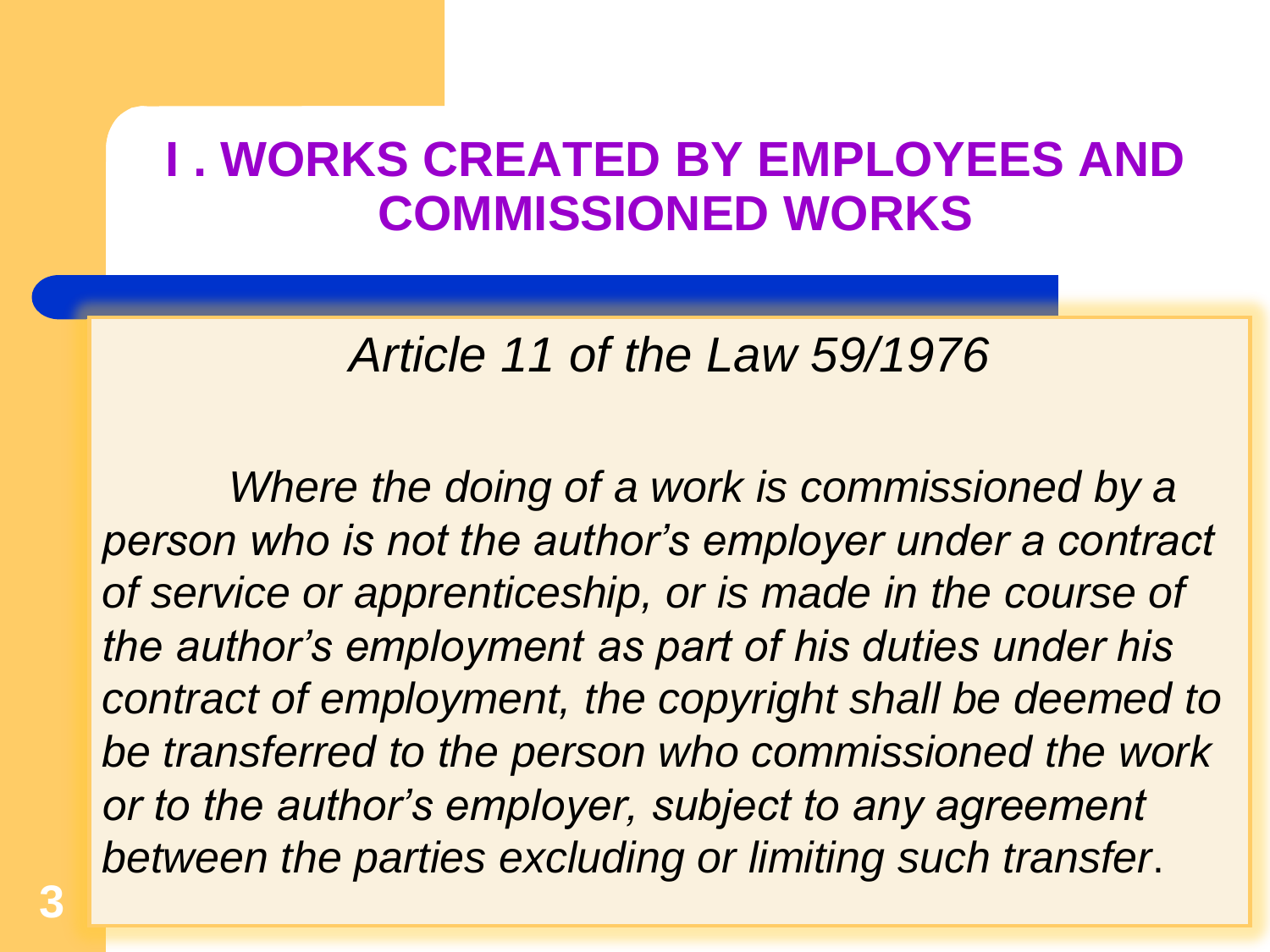# **Commissioned works**

- As regards contracts for services in the field of research the situation is rather straightforward because the creation of the work will normally be the result of the provision of services
- The rule will apply even if the question is not expressly regulated by contract or even if the contract is not in writing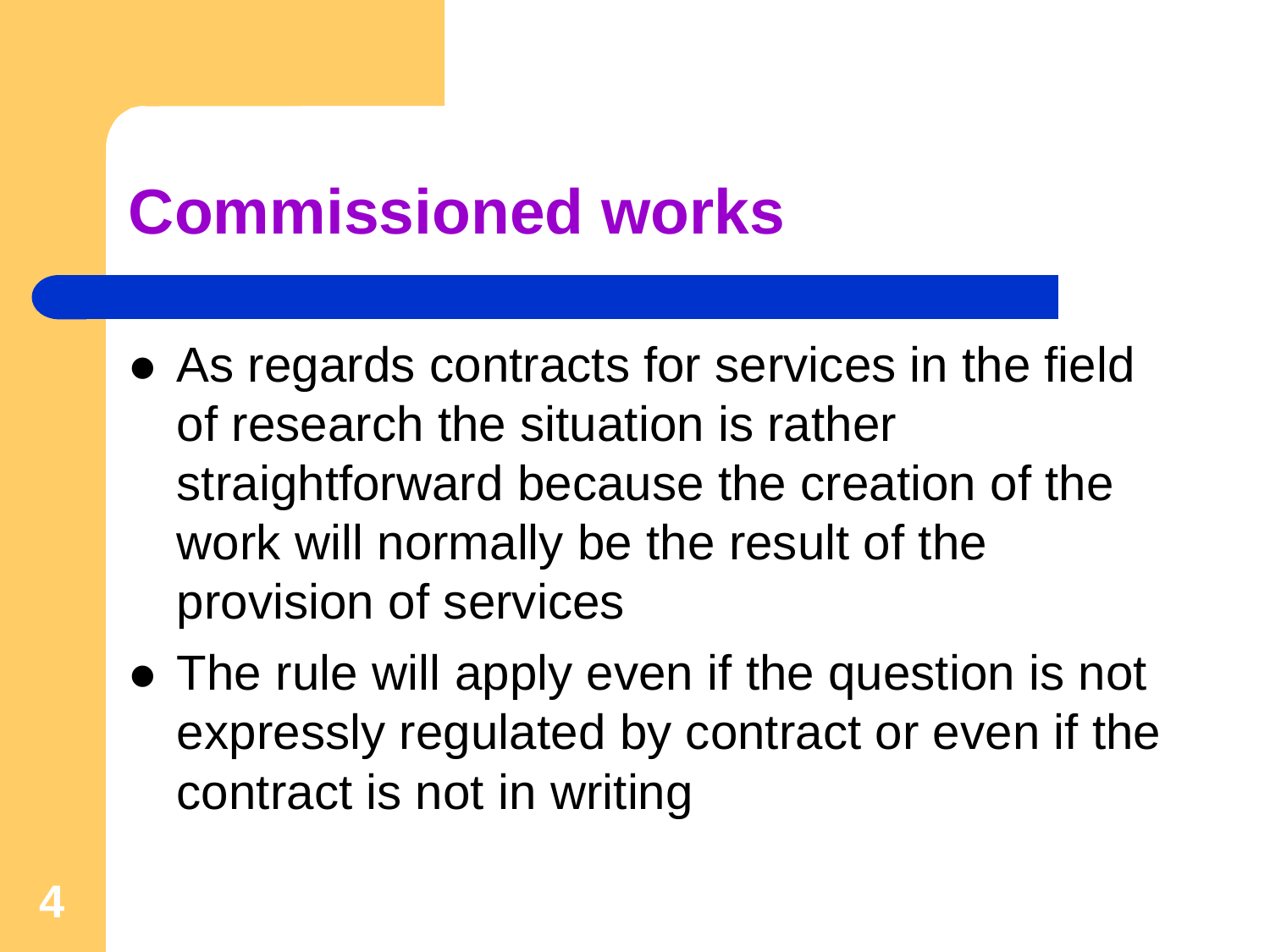# **The moral right of the author**

#### *Article 7 (4) of Law 59/1976*

Copyright in a work includes the right of the author, during his lifetime, to claim authorship of the work and to object to any distortion, mutilation or other alteration thereof which would be prejudicial to his honour or reputation.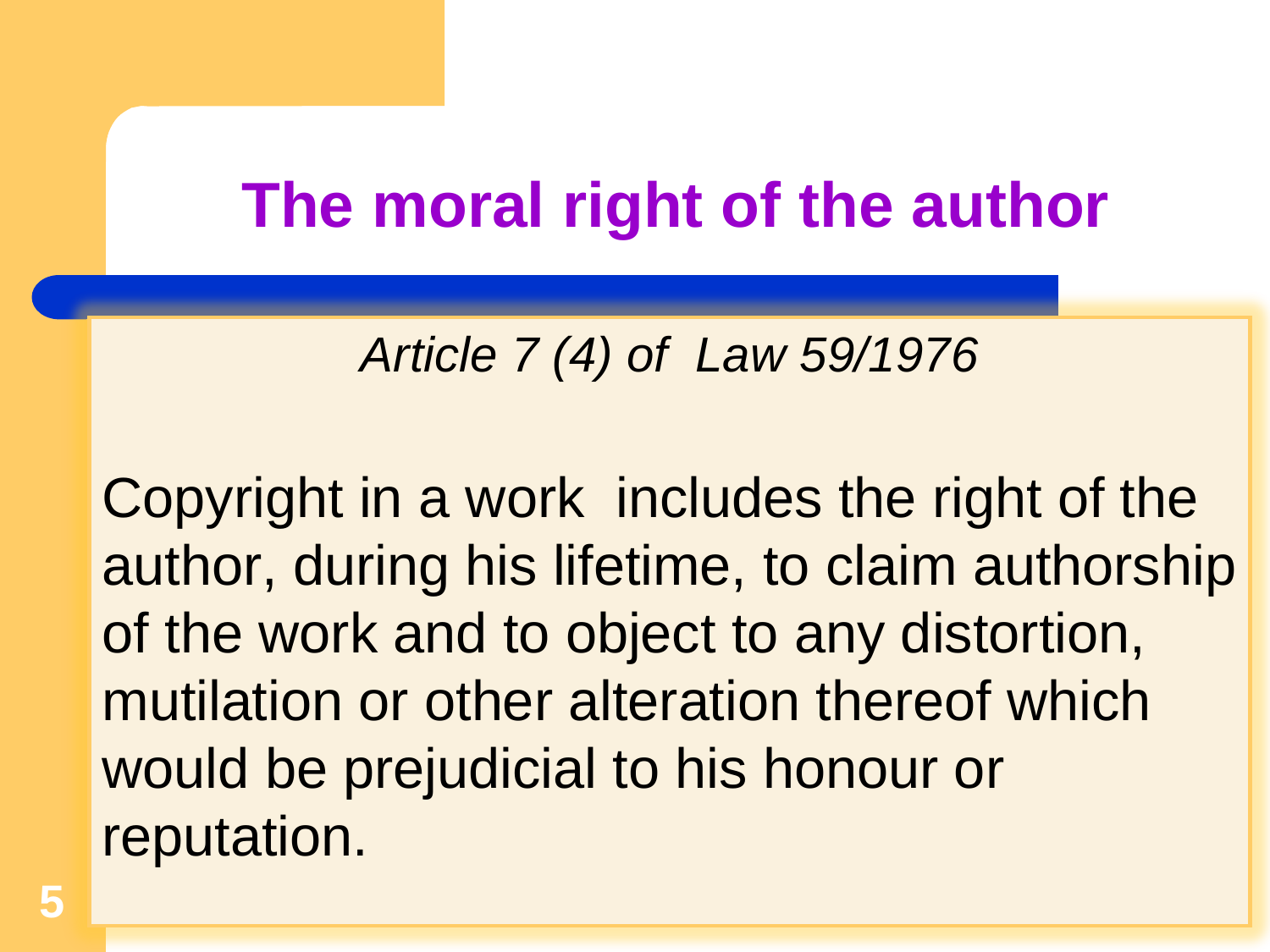# **Works created by employees**

The automatic transfer of economic copyright to the employer occurs only if the work is created as part of the employee's duties under his contract of employment.

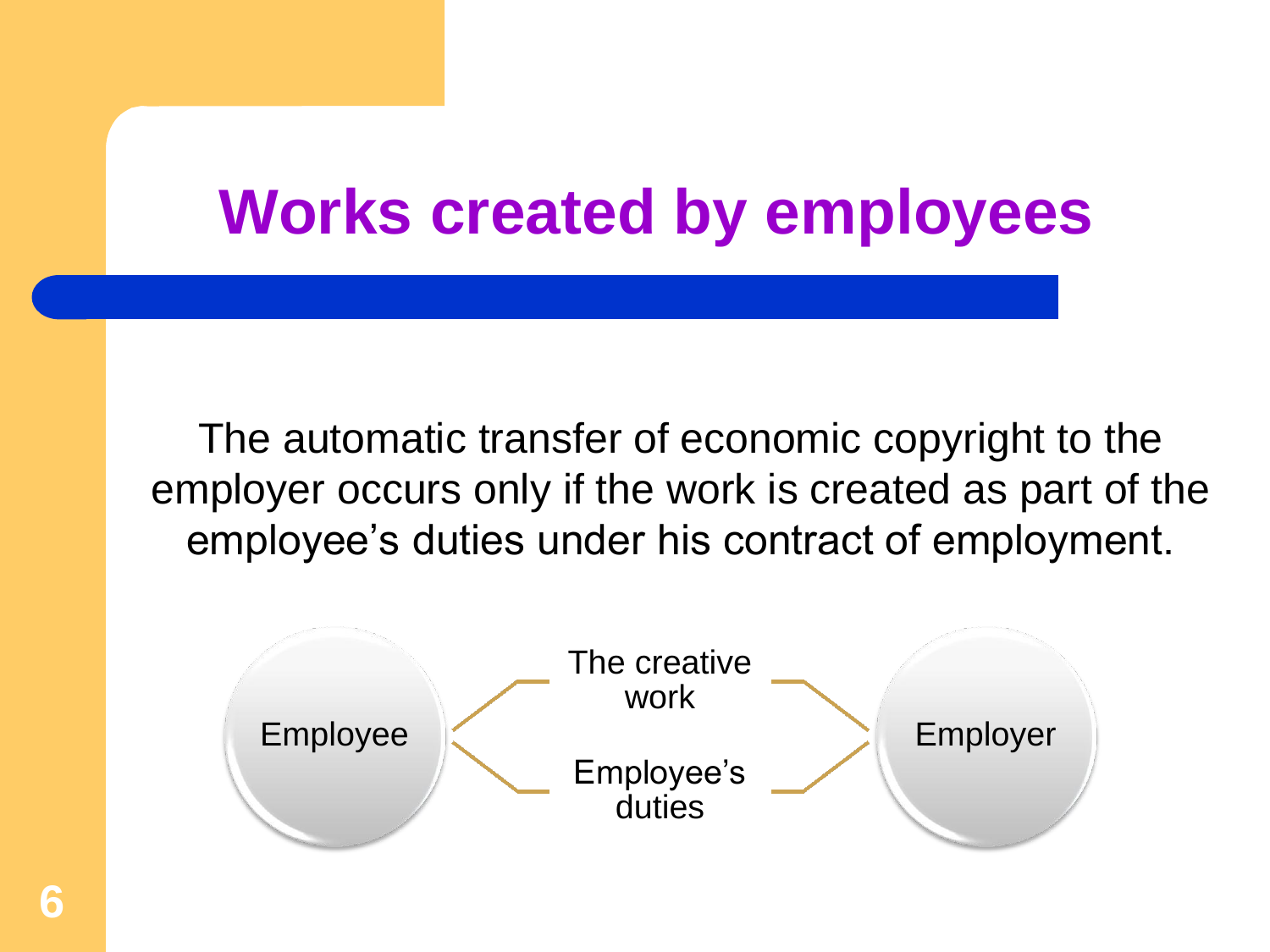#### **II. THE LIMITS OF THE APPLICATION OF THE AUTOMATIC TRANSFER OF RIGHTS RULE TO ACADEMICS**

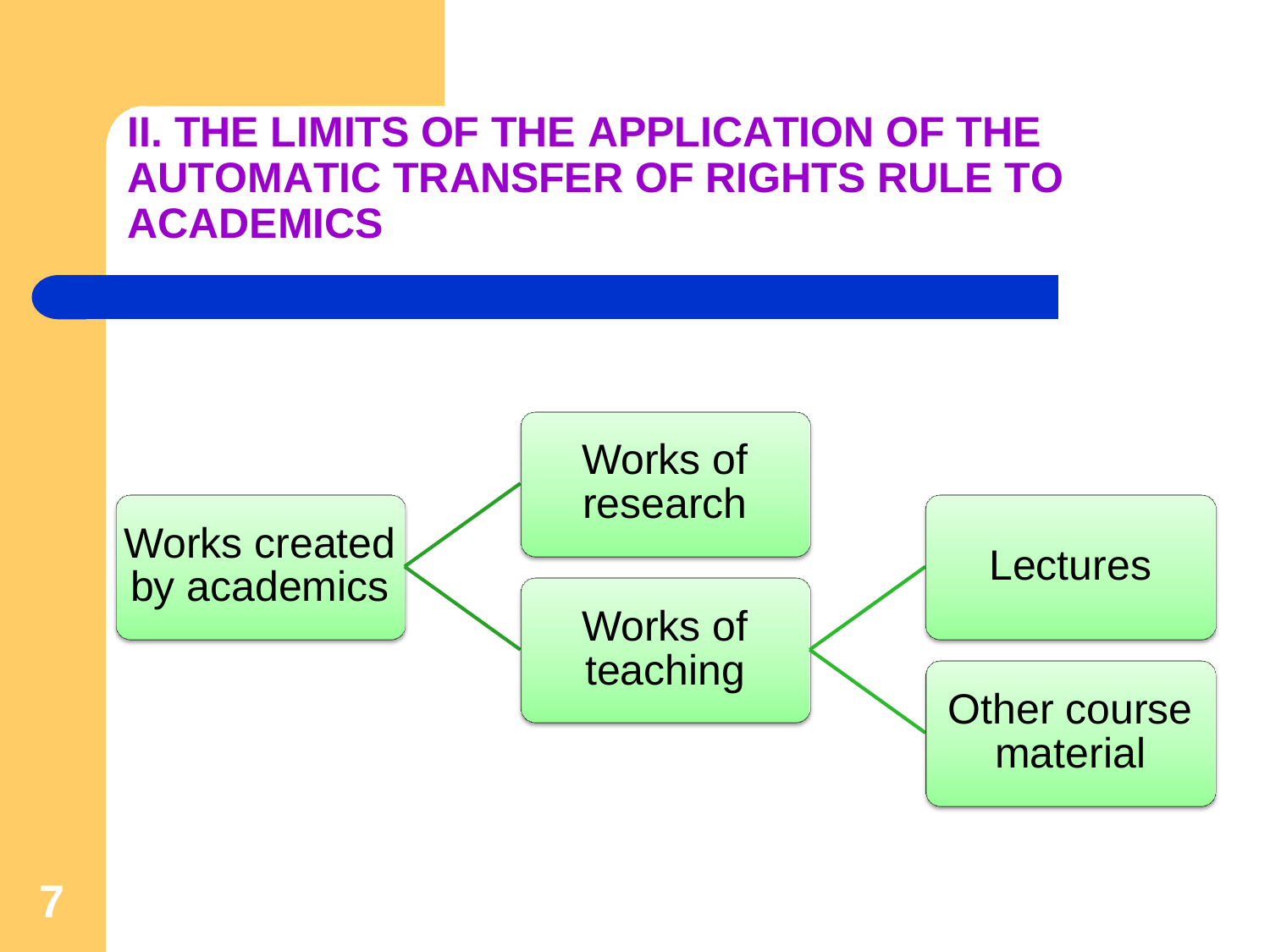#### **II. THE LIMITS OF THE APPLICATION OF THE AUTOMATIC TRANSFER OF RIGHTS RULE TO ACADEMICS**

These categories of works can be protected by copyright :

- $\triangleright$  if they are original
- $\triangleright$  under the condition that they have been reduced to writing, audio recorded, recorded in any way by electronic or other means or have otherwise been reduced to some material form.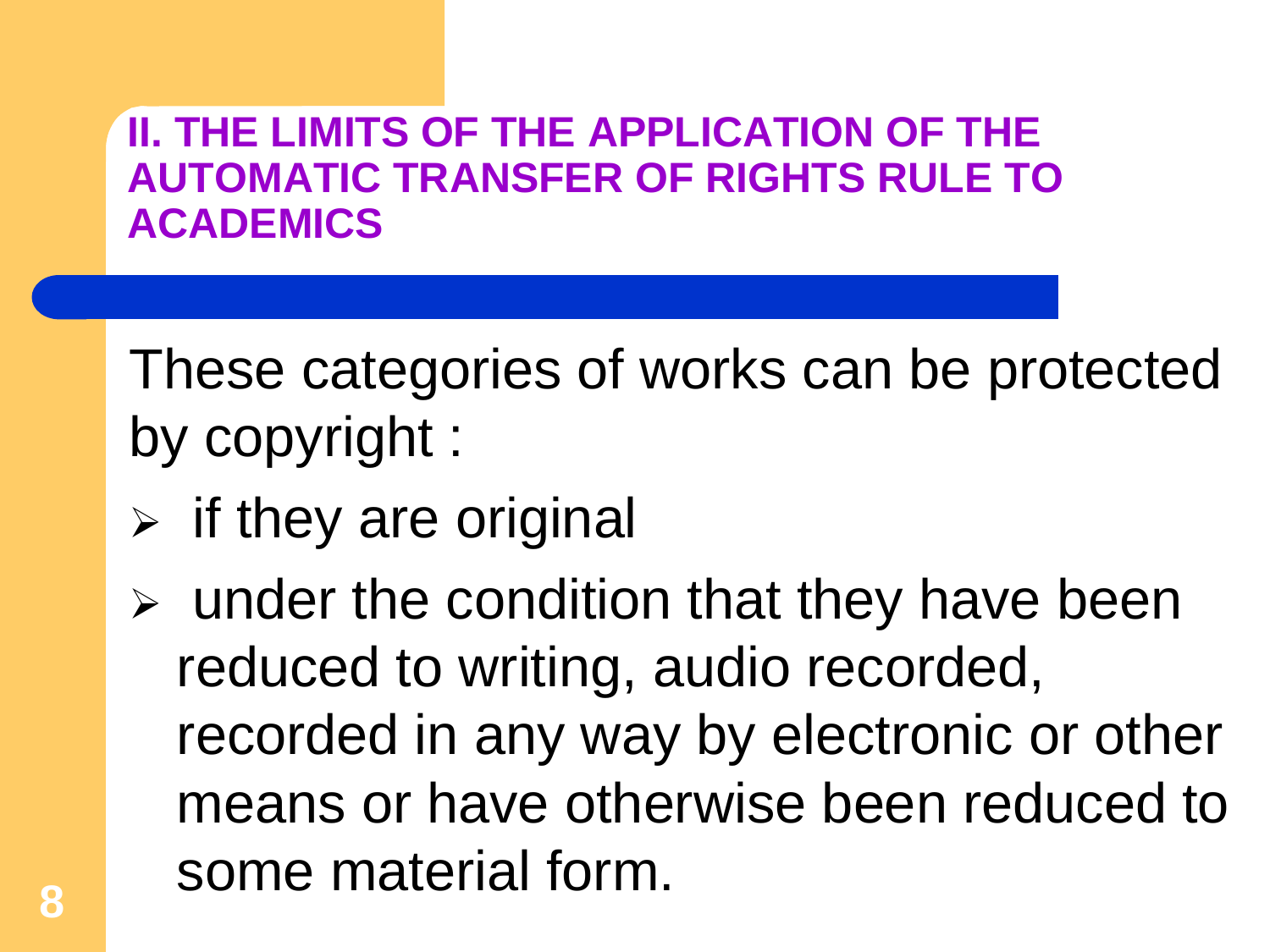## **A. WORKS OF RESEARCH**

The supremacy of academic freedom which guarantees the absolute freedom of the academic to choose the content and the method of his research and the lack of hierarchical control during the creative process conclude to the non-application of article 11 to academic works of research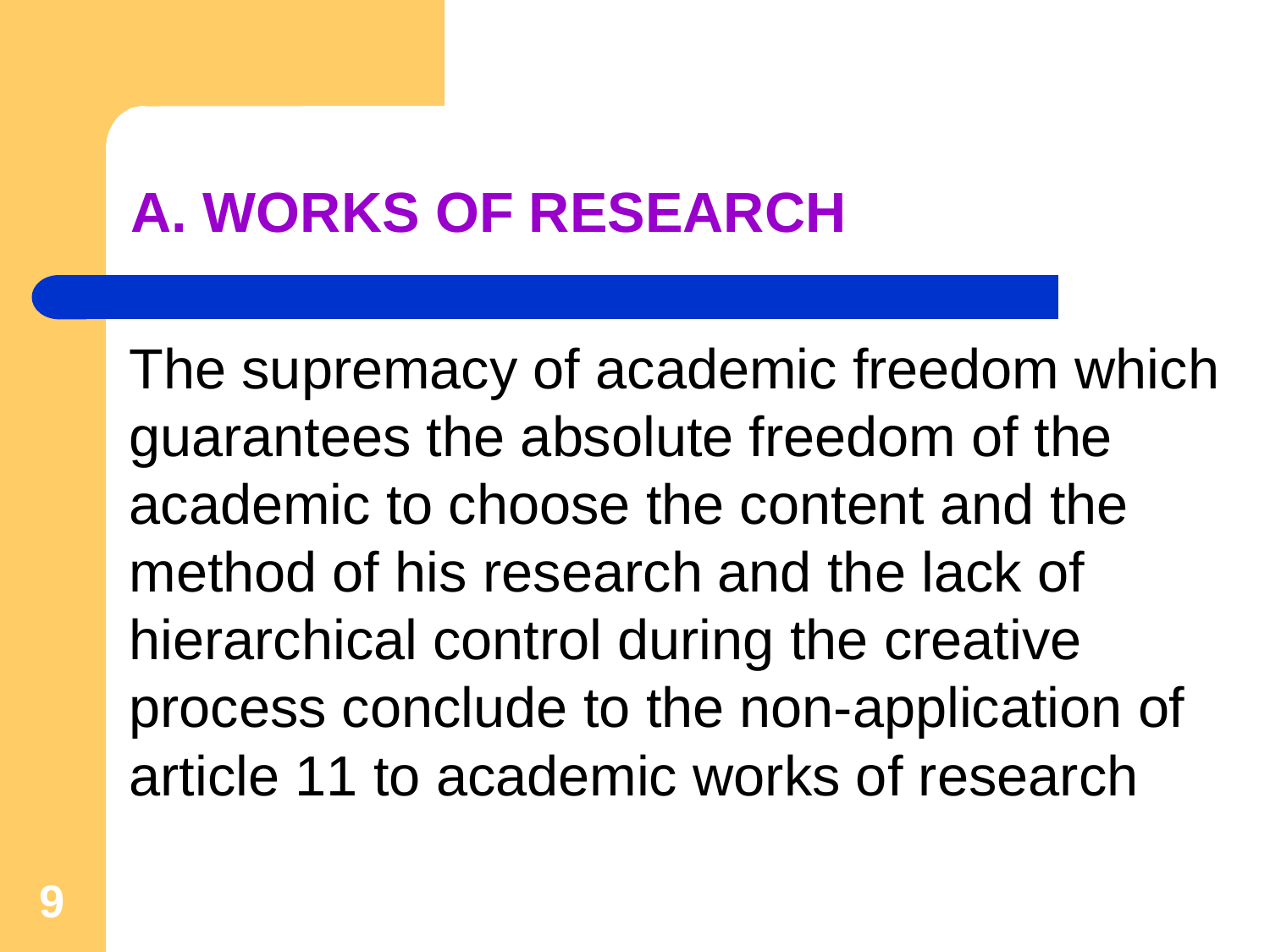### **A. WORKS OF RESEARCH**

The recognition of the academic as the sole owner of his work of research presupposes that even in the case the University wishes to adopt an open archive institutional policy, the consent of the author is necessary.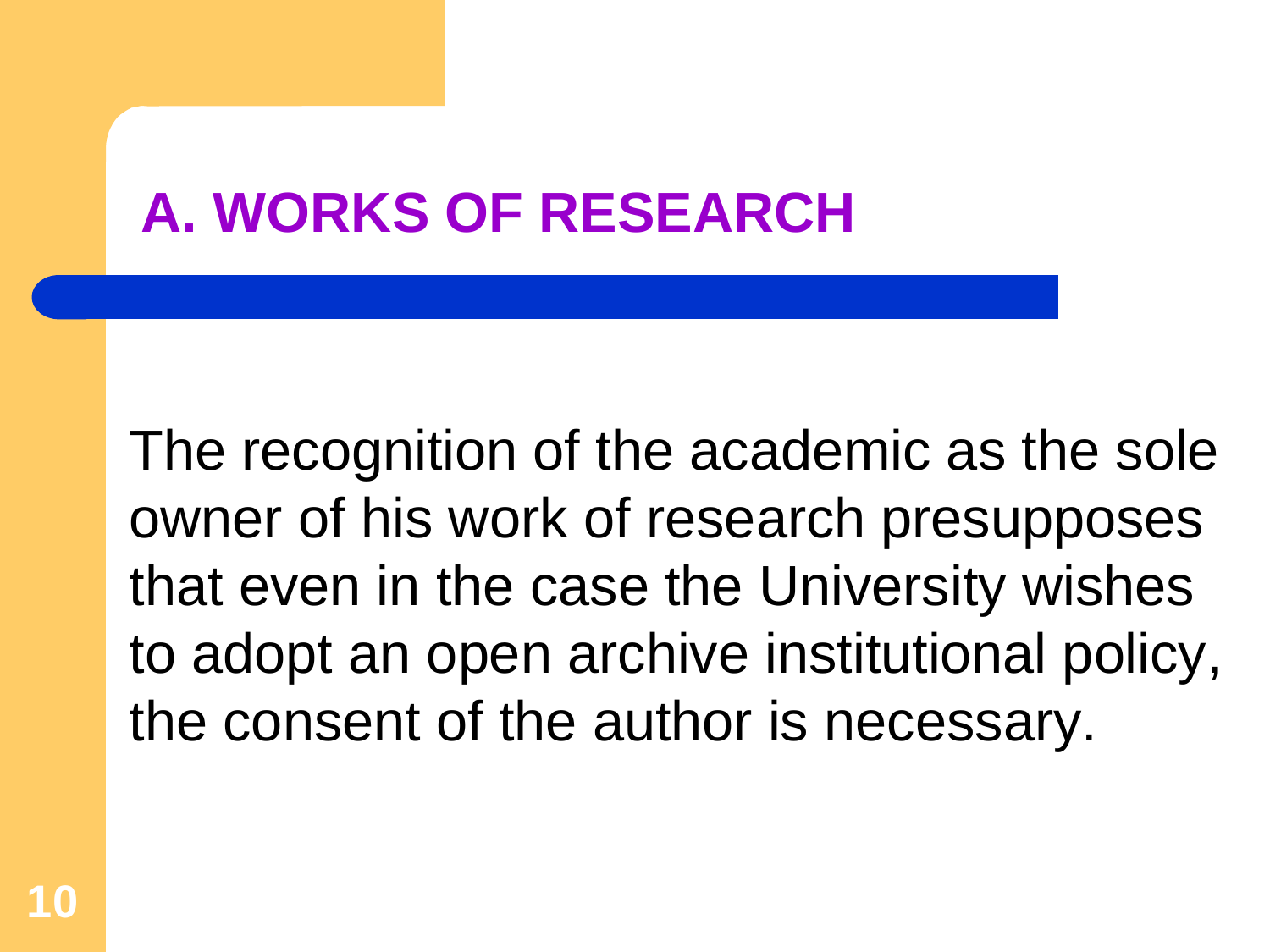#### **A. WORKS OF RESEARCH**

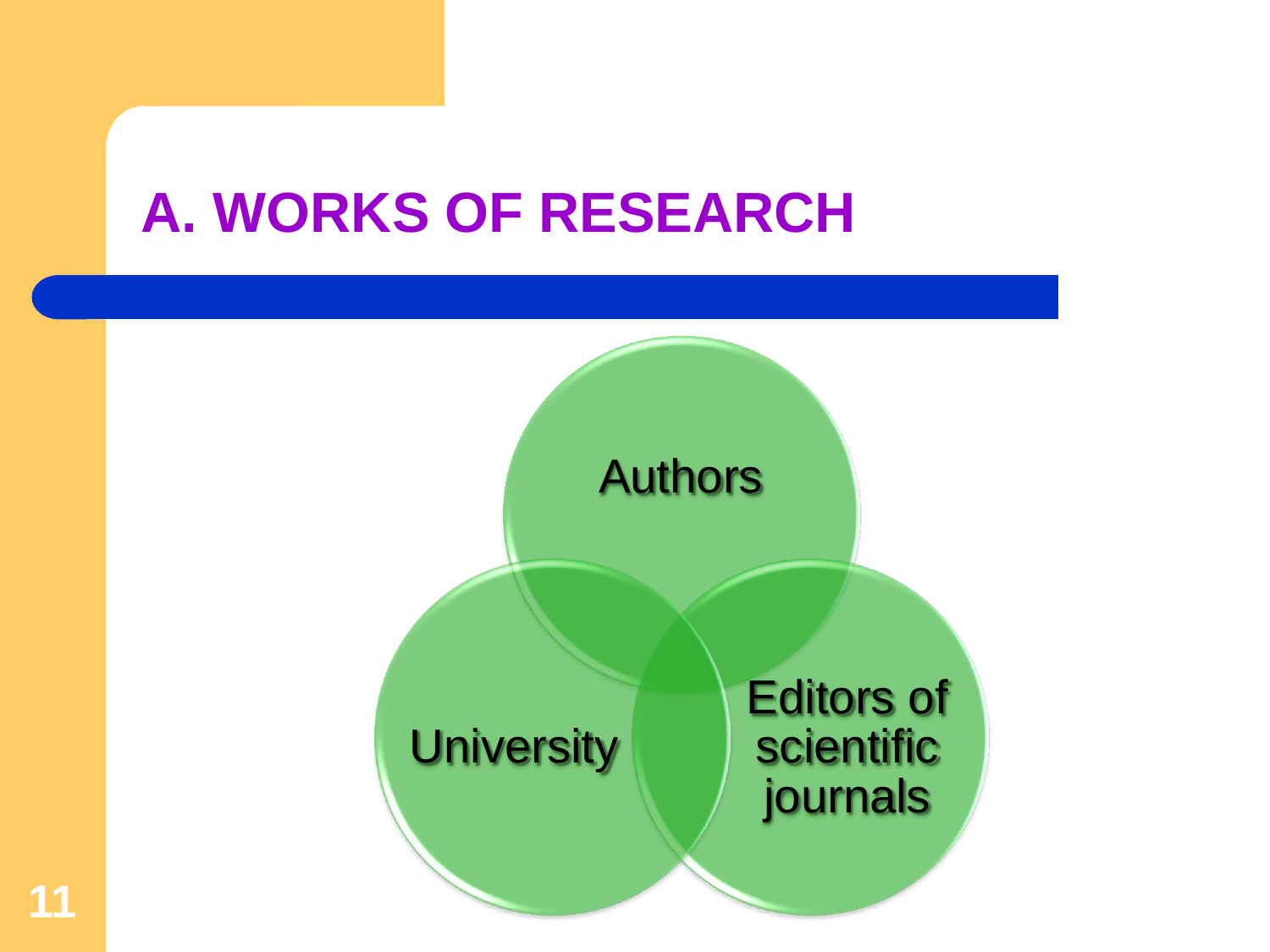# **B. WORKS OF TEACHING**

**12**

- The question of copyright ownership will determine whether the educational institution needs the consent of the author in case it wishes to use the lecture for new activities, such as in distance learning programs.
- It will further determine whether the academic institution has the right to use the lecture and other teaching material after the termination of the employment contract without the author's consent.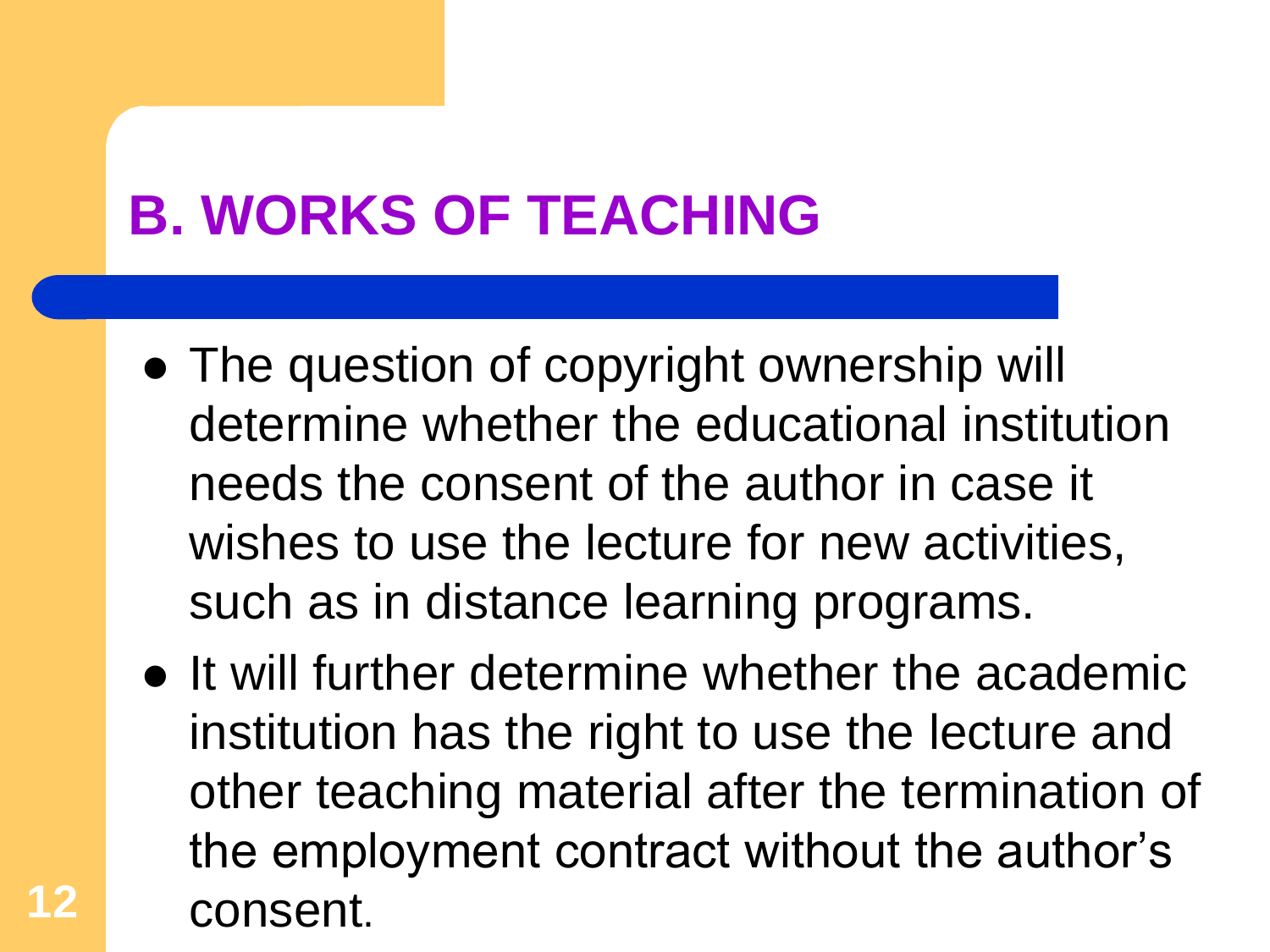# **B. WORKS OF TEACHING**

Academic freedom which also covers the activity of teaching and de facto customs seem to have established the faculty member's ownership of creative works, including this of lectures and related course material.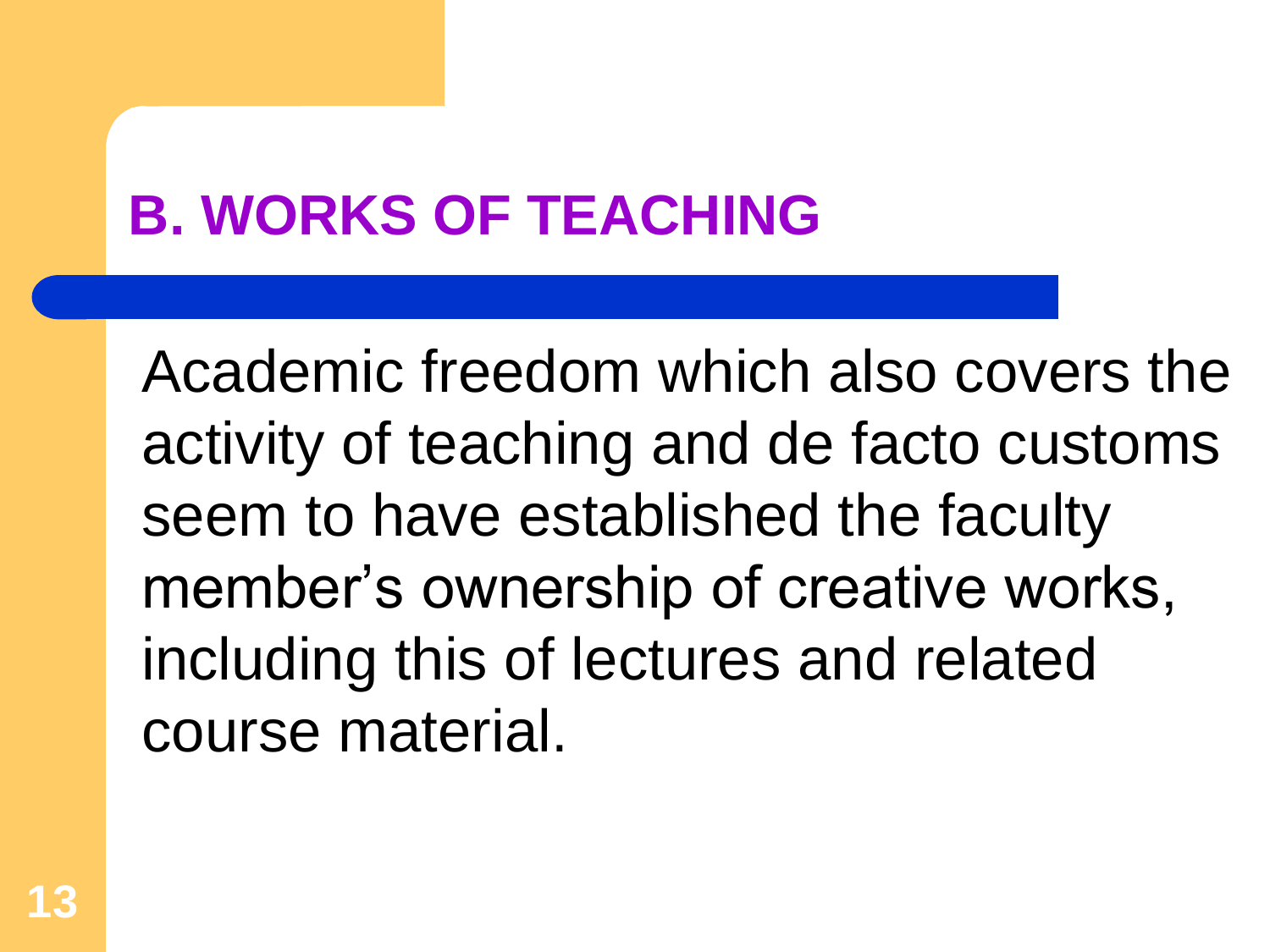#### **The US «teacher exception»**

- *Williams v. Weisser*, 273, Cal. App. 2nd 726 (1969)
- *Hays v. Sony Corp. of America,* 847 F.2d 412, 416 (7th Cir. 1988).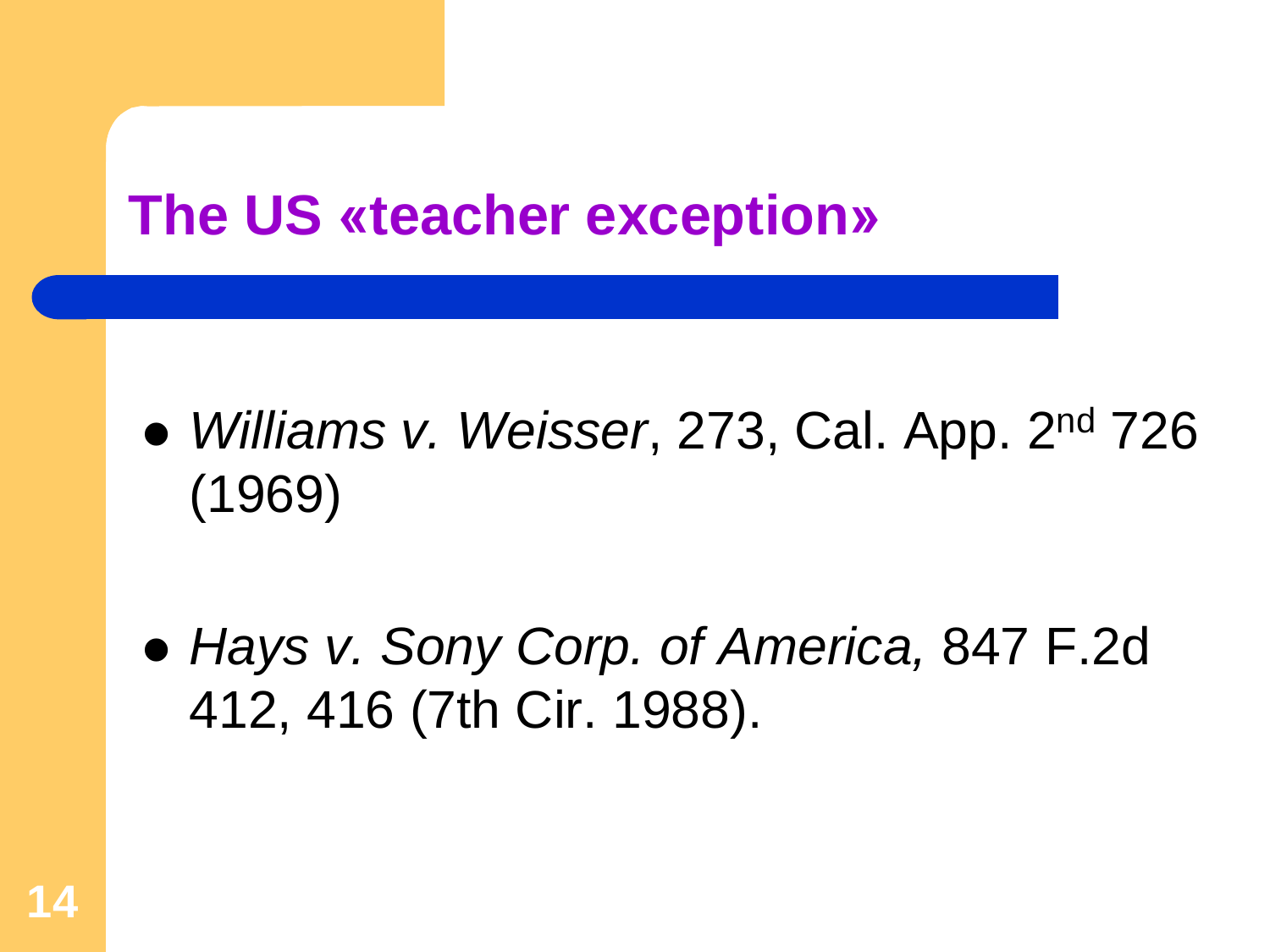# **B. WORKS OF TEACHING**

- Every use of these works which cannot be based on a copyright exception is subject to the authorization of the author of the work and to the payment of remuneration
- The recording of the oral lectures, their archiving and their further use are also subject to data protection rules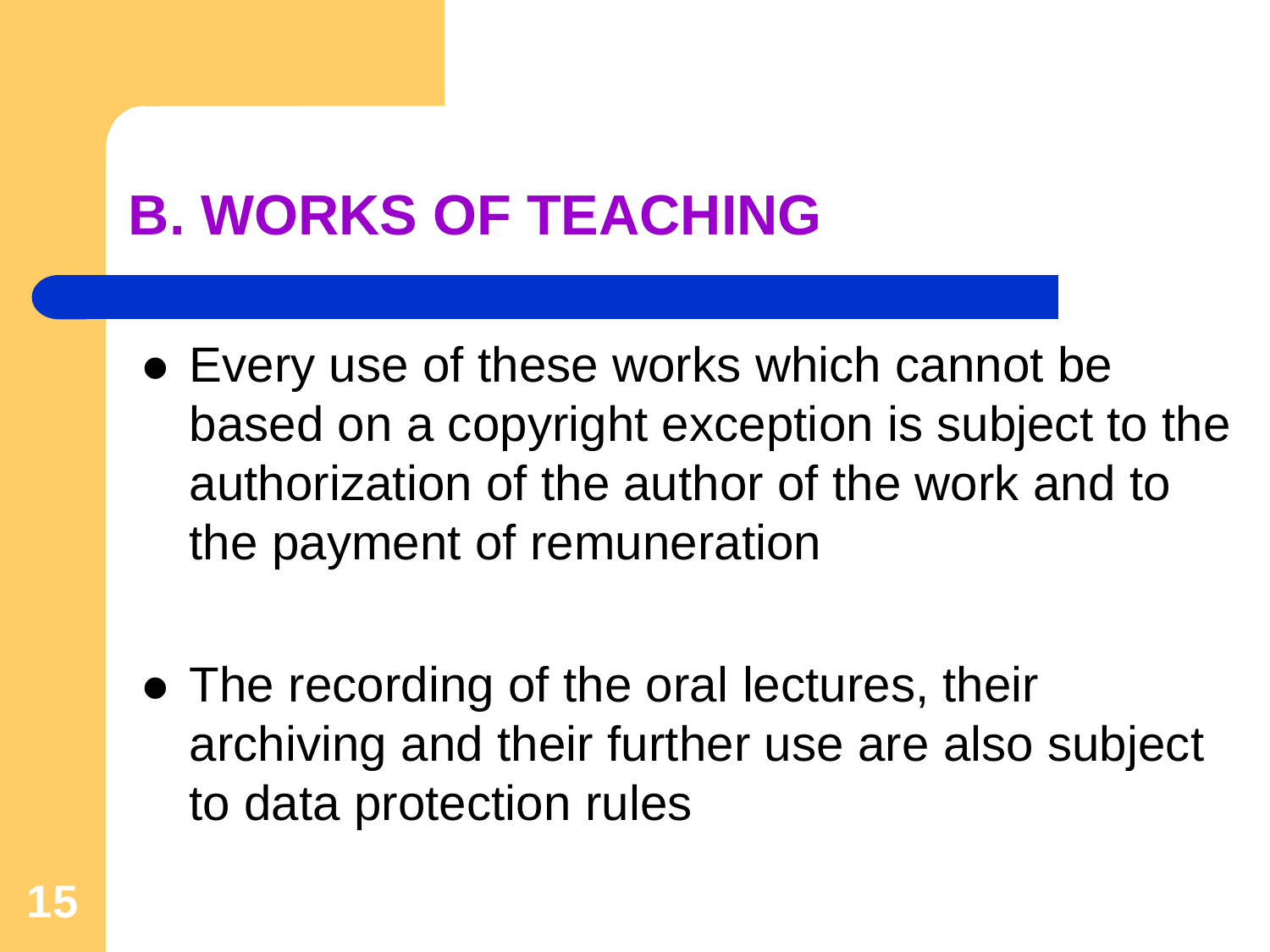# **III. WORKS CREATED BY STUDENTS**

- The main issue is whether the conditions of creation of a work, such as a study, a an architectural design or a computer program, could result to a work of joint-authorship
- Only the close interaction, the creative collaboration and the detailed control of the supervisor over the final form of the work could conclude to a regime of co-authorship